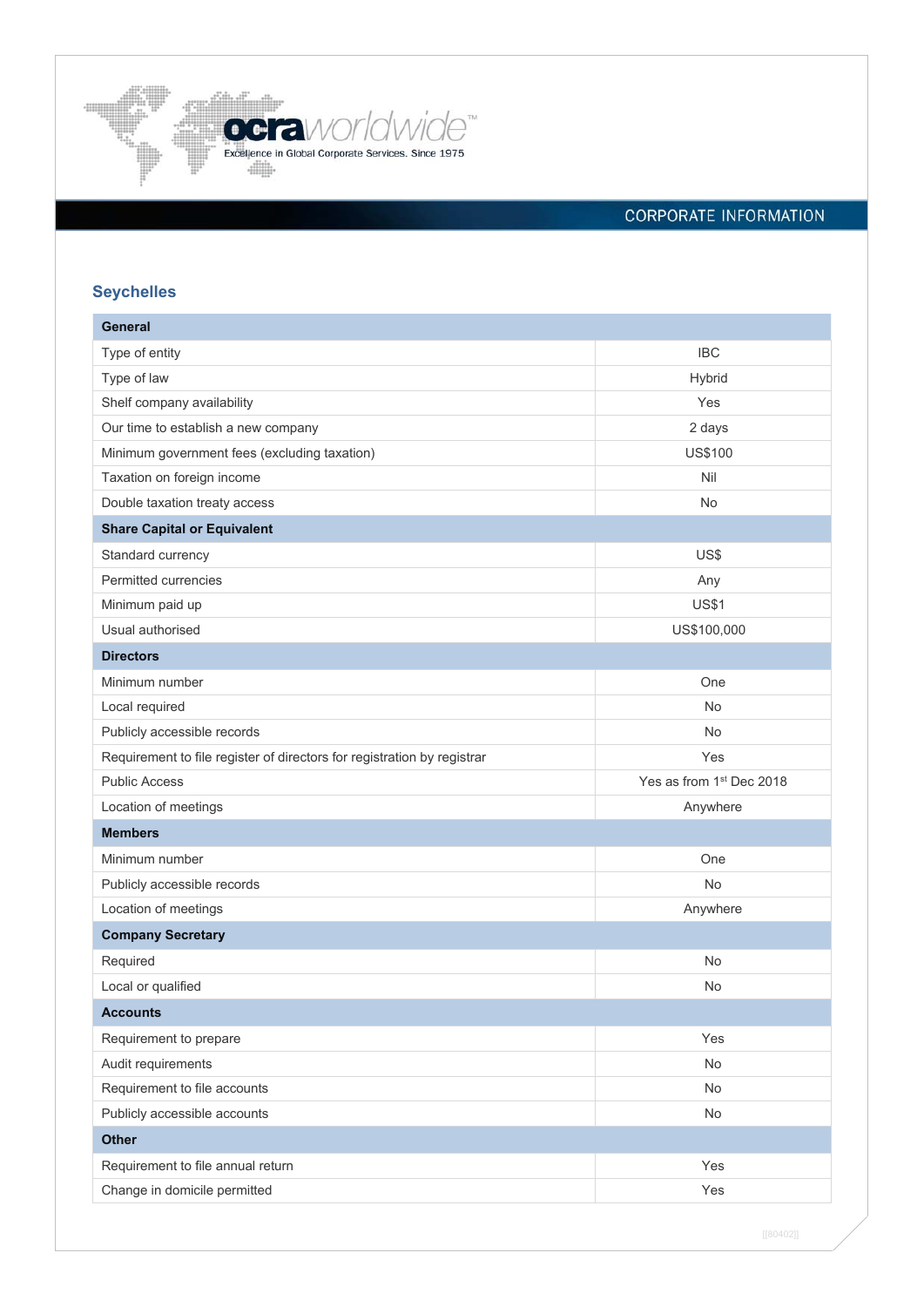# **GENERAL INFORMATION**

#### **Introduction**

The Seychelles group of islands in the Indian Ocean comprises over one hundred named islands, most being situated between four and five degrees south of the equator. The largest island is Mahé.

#### **Population**

The Seychelles has a population of around 90,000, descended primarily from French settlers, Africans, British sailors and traders from India, China and the Middle East.

#### **Political Structure**

Discovery of the Islands is credited to the Portuguese explorer Vasco de Gama. The first French settlement was established on St. Anne Island on the 27th August 1770. In 1814 the Seychelles, along with Mauritius, were ceded to Great Britain under the terms of the Treaty of Paris. It was only in 1960 that the first gradual constitutional reforms were introduced

The Head of State is the President and a National Assembly of directly elected Members heads the legislative side of Government. Seychelles is an independent republic within the British Commonwealth.

#### **Infrastructure and Economy**

The Seychelles economy is primarily tourism and fishing based. Industrial fishing is on the increase.

The rapidly expanding financial sector, linked to the establishment of the Financial Services Authority and a suite of progressive laws facilitating the establishment of offshore structures and encouraging inward investment, is now a significant element of the economy.

An ever-increasing number of international banks and insurance companies have established either branches or subsidiaries whom, together with local management, accounting and legal firms provide clients with support.

The Port of Victoria is well equipped with modern cargo handling equipment and has more than 6,000 square metres of covered storage space.

The Seychelles International Airport is one of the finest in the Indian Ocean region. In addition to the national flag carrier, Air Seychelles, the airport is served by a number of other airlines.

#### **Language**

The official languages are English, French and Creole. Creole is spoken widely. English is the main language of business.

**Currency**  Seychelles Rupee.

#### **Exchange Control**

There is no exchange controls in the Seychelles.

**Type of Law**  Based on English Common Law and French Civil Law.

**Principal Corporate Legislation**  The International Business Companies Act, 2016.

## **COMPANY INFORMATION**

**Type of Company for International Trade and Investment**  International Business Companies.

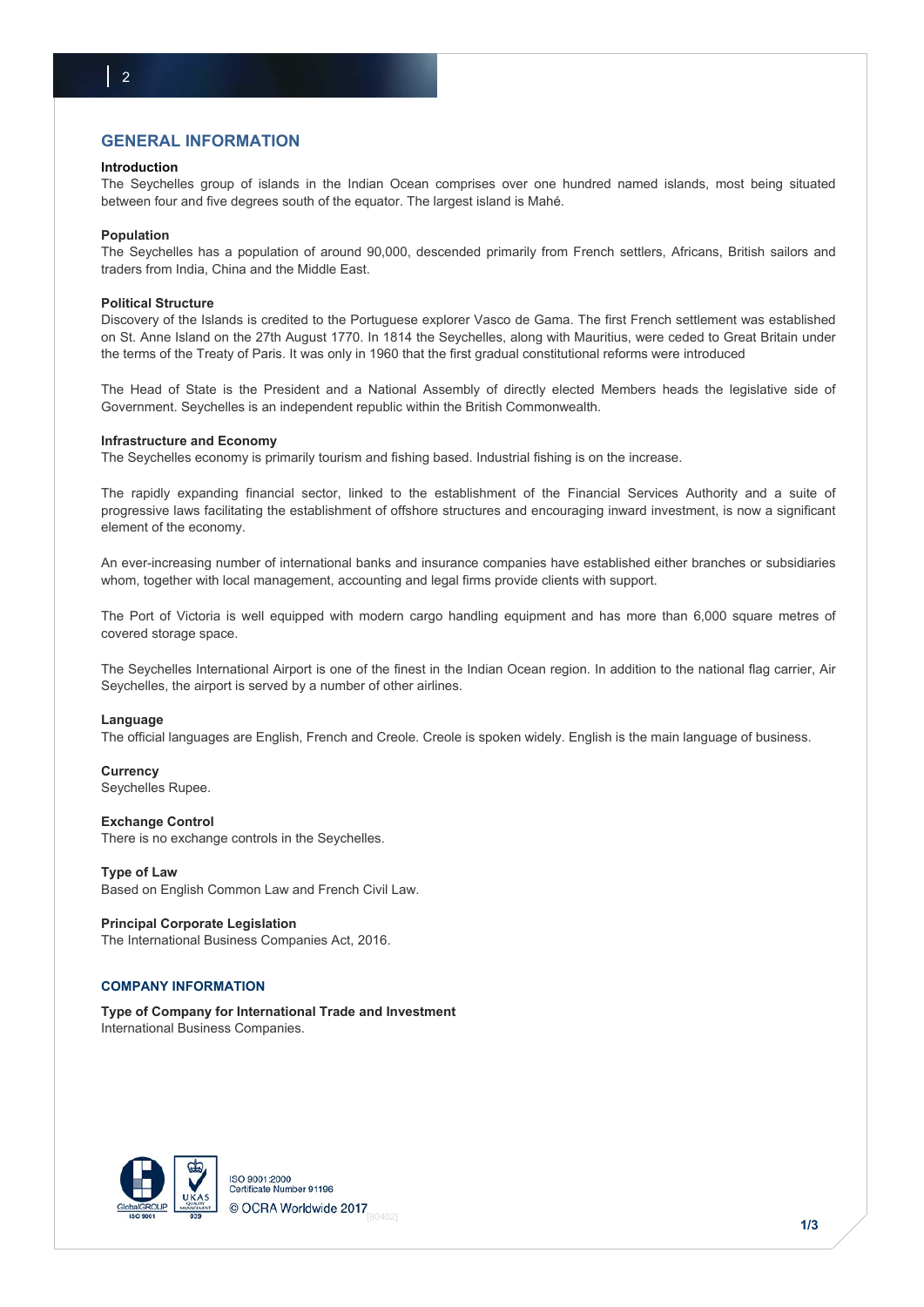#### **Procedure to Incorporate**

Prior approval of the company name is required. Application by the ICSP to the Registrar to incorporate the company in the approved format and providing the required information. The Registrar will issue a unique company registration number. Within 3 working days of the issuance of the company registration number by the registrar, the ICSP shall submit at least 3 copies of the company's Memorandum and Articles Association to the Registrar who shall incorporate the company and issue its Certificate of Incorporation.

### **Restrictions on Trading**

- Carry on Business in Seychelles
- Own an interest in immovable property situated in Seychelles or lease of immovable property situated in Seychelles
- Carry on banking business (as defined in the Financial Institutions Act) in or outside Seychelles
- Carry on Insurance Business (as defined in the Insurance Act) in Seychelles or outside Seychelles unless it is licensed or otherwise legally able to do so under the laws of each country outside Seychelles in which it carries on such business
- Carry on business providing international corporate services, international trustee services or foundation services (as defined in the International Corporate Services Providers Act (CAP 275) except –
	- (i) To the extent permitted under the International Corporate Service Providers Act (Cap 275) and
	- (ii) In the case of carrying on such business outside Seychelles, if the company is licensed or otherwise legally able to do so under the laws of each country outside Seychelles in which it carries on such business
- Carry on securities business (as defined in the Securities Act)
	- (i) In Seychelles; or
	- (ii) Outside Seychelles unless it is licensed or otherwise legally able to do so under the laws of each country outside Seychelles in which it carries on such business
- Carry on Business on mutual fund (as defined in Mutual Fund and Hedge Fund Act) unless it is licensed or otherwise legally able to do so under the Mutual Fund and Hedge Fund Act or under the laws of a recognised jurisdiction (as defined in the Mutual Fund and Hedge Fund Act)
- Carry on gambling business (as defined in the Seychelles Gambling Act), including interactive gambling business
	- (i) In Seychelles; or
	- (ii) Outside Seychelles unless it is licensed or otherwise legally able to do so under the laws of each country outside Seychelles in which it carries on such business

#### **Powers of Company**

A Seychelles incorporated Company has the same powers as a natural person.

### **Language Of Legislation and Corporate Documents**

English or French. If any other language is used it must be accompanied by a translation in either English or French.

#### **Registered Office Required**

Yes, must be maintained in the Seychelles and shall be the same address as that of its registered agent.

# **Shelf Companies Available**

Yes.



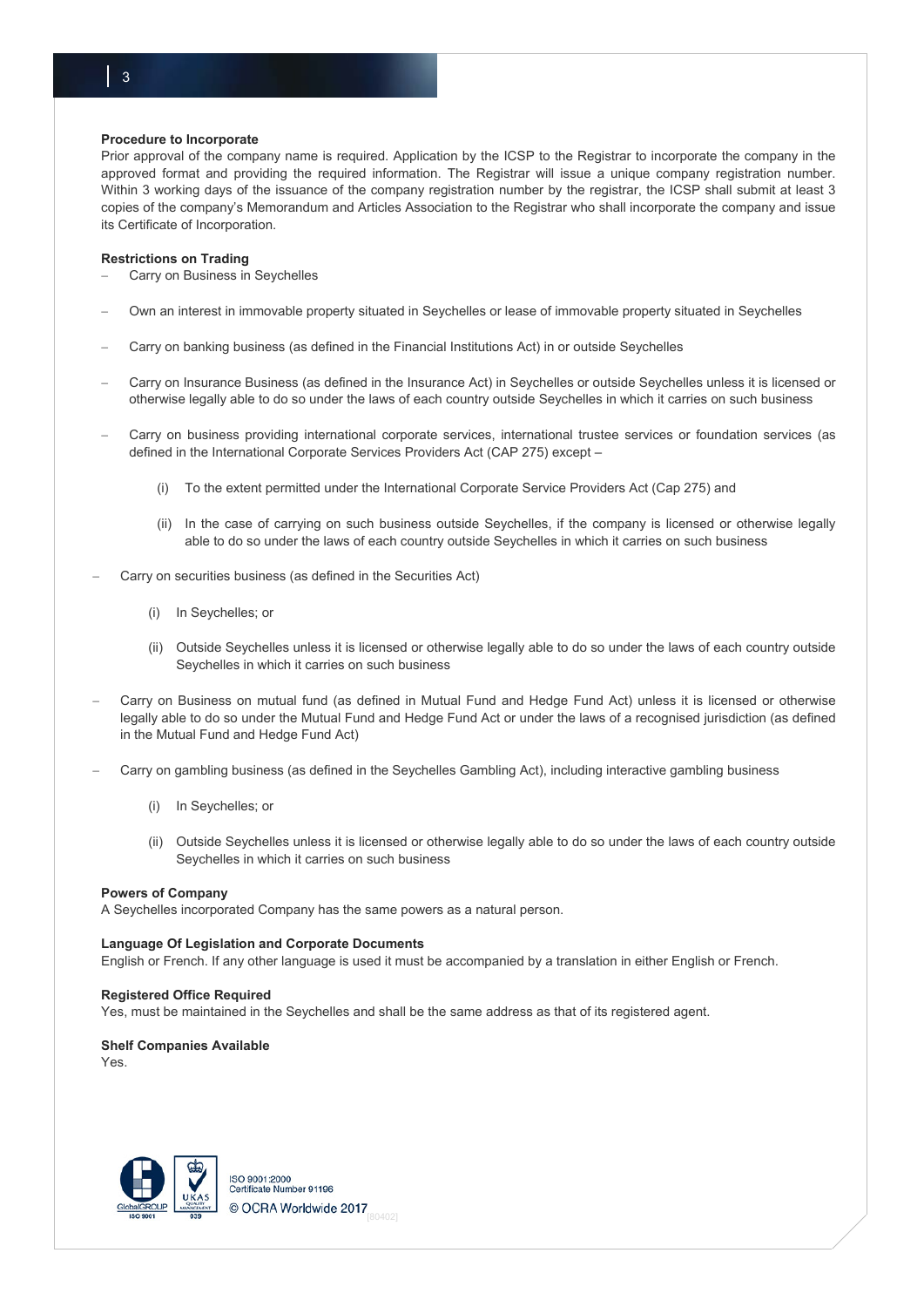# **Time to Incorporate**

24 to 48 hours.

#### **Name Restrictions**

Must end with the word "Limited", "Corporation", or "Incorporated", or abbreviation "Ltd", "Corp". or "Inc". The name of a protected cell company shall end with the words "Protected Cell Company" or with the abbreviation "PCC".

Anything identical or similar to a company already incorporated. Anything that suggest or is calculated to suggest the patronage of the Government of Seychelles, or any other government. Should not include a prohibited word, phrase or abbreviation referred to in Part 1 of the Third Schedule or Part 11 of the Third Schedule of the Act.

#### **Language of Name**

The name of the company may be expressed in any language, but must be accompanied by a translation in English or French; and where the name of a company is in the English or French language, it may have an additional foreign character name.

The documentation will either be in English, or it is possible to have bilingual documentation in English and Chinese or any other language accompanies by a translation in English or French.

### **Suffixes to Denote Limited Liability**

Must end with the word "Limited", "Corporation", or "Incorporated", or abbreviation "Ltd", "Corp", or "Inc". The name of a protected cell company shall end with the words "Protected Cell Company" or with the abbreviation "PCC".

### **Disclosure of Beneficial Ownership to Authorities**

No. Requirement to keep a register of Beneficial Owners at its registered office in Seychelles.

### **COMPLIANCE**

#### **Authorised and Issued Share Capital**

Seychelles IBCs can be incorporated with an authorised share capital of US\$ 1 or any amount.

#### **Classes of Shares Permitted**

A company may issue more than one class of shares; may be redeemable, confer no rights, or preferential rights to distribution; confer special, limited or conditional rights, including voting rights; confer no voting rights; participate only in certain assets of the company; be convertible to another class or series.

May issue a class of shares in one or more series. May be issued as a par value share or a no par value share. Shall not have share capital consisting of shares which include par value and no par value shares. Par Value Shares may be expressed in any currency. May issue fractional share. Bearer Shares are prohibited.

#### **Taxation**

An International Company is exempted from local taxation.

#### **Licence Fees**

Annual licence fee of US\$ 100 irrespective of Share Capital.

#### **Financial Statements Required**

There is no requirement to file financial statements, but a company must keep records to reflect its financial position.

A company shall keep reliable accounting records that are sufficient to show and explain the company's transactions, enable the financial position of the company to be determined with reasonable accuracy at any time and allow for accounts of the company to be prepared. The accounting records shall be kept at the registered office in Seychelles or such other places as the directors think fit. The company must inform the registered agent of the physical address at which the accounting records are kept where the accounting records are not kept at the registered office.